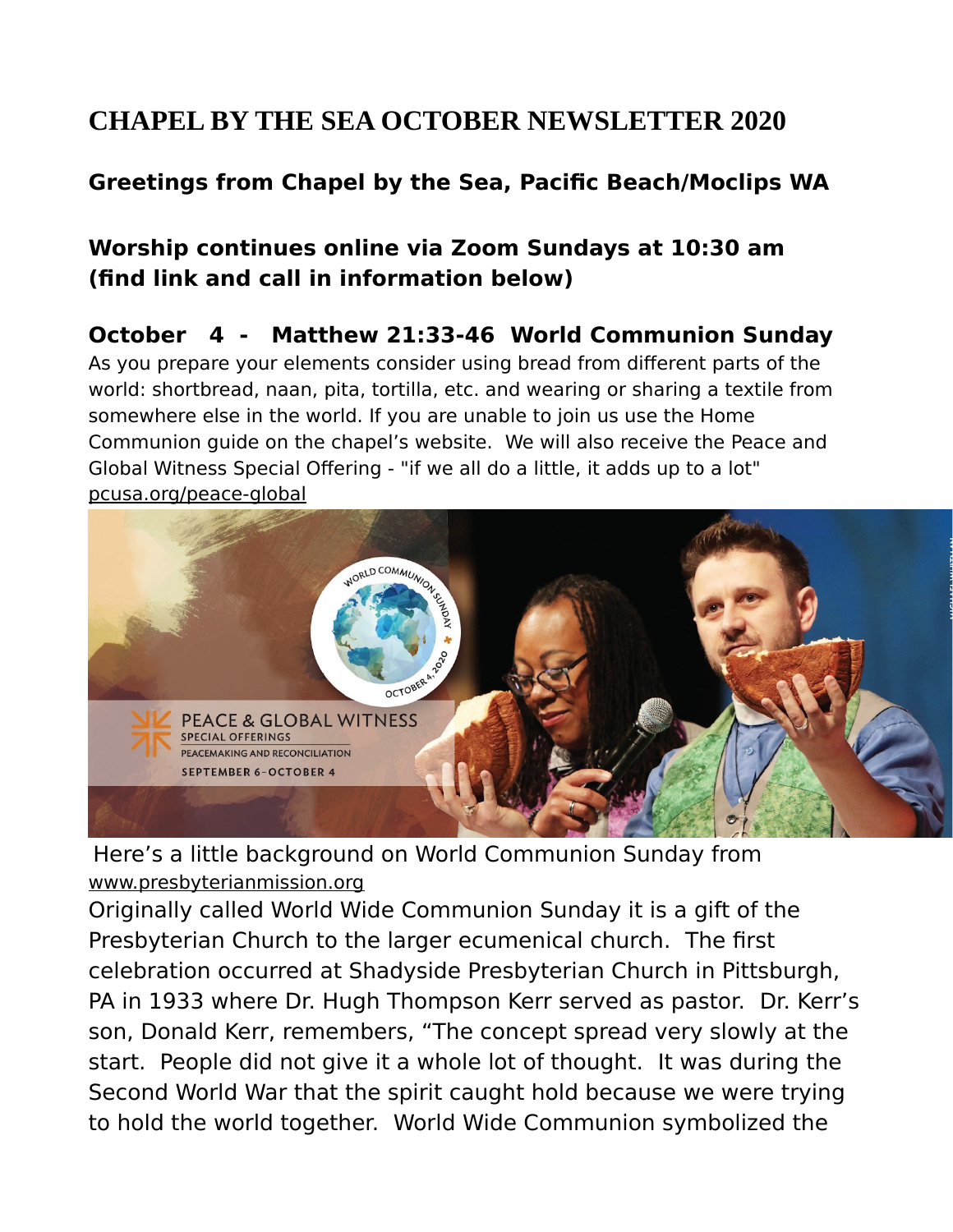effort to hold things together, in a spiritual sense. It emphasized that we are one in the Spirit and the Gospel of Jesus Christ." Celebration of World Wide Communion Sunday was adopted as a denominational practice in the Presbyterian Church (US) in 1936. Churches in other denominations were invited to celebrate with us from the beginning, but it wasn't until 1940 when the Department of Evangelism of the Federal Council of Churches (a predecessor body of the National Council of Churches) promoted extending the celebration to a number of churches around the world that the practice became widespread. Today, World Communion Sunday is celebrated around the world, demonstrating that the church founded on Jesus Christ peacefully shares God-given goods in a world increasingly destabilized by globalization and global market economies based on greed.

October 11 - Matthew 22:1-14 October 16 - Matthew 22:15-22 October 25 - Matthew 22:34-36 Reformation Sunday - wear your tartans!

**Vital Congregations Conversations** continue after worship each Sunday at 11:30 am During October we'll be writing new chapters of our story. October 4 - Telling our Story… from its founding in 1960 to the present October 11 - Our Story... our church is marked in history as the church who…

October 16 - Theological and Biblical Perspectives… our core values October 25 - A Closer Look.. our ten year history

**Session Highlights** (from September 27 via Zoom)

o Continue Zoom worship on Sundays at 10:30 am for now

o Hunger Action Team continues with delivery of Covid Safety Kits/Masks

Next delivery for those in the North Beach is October 17

o Financial report shows shortfall for August but ahead overall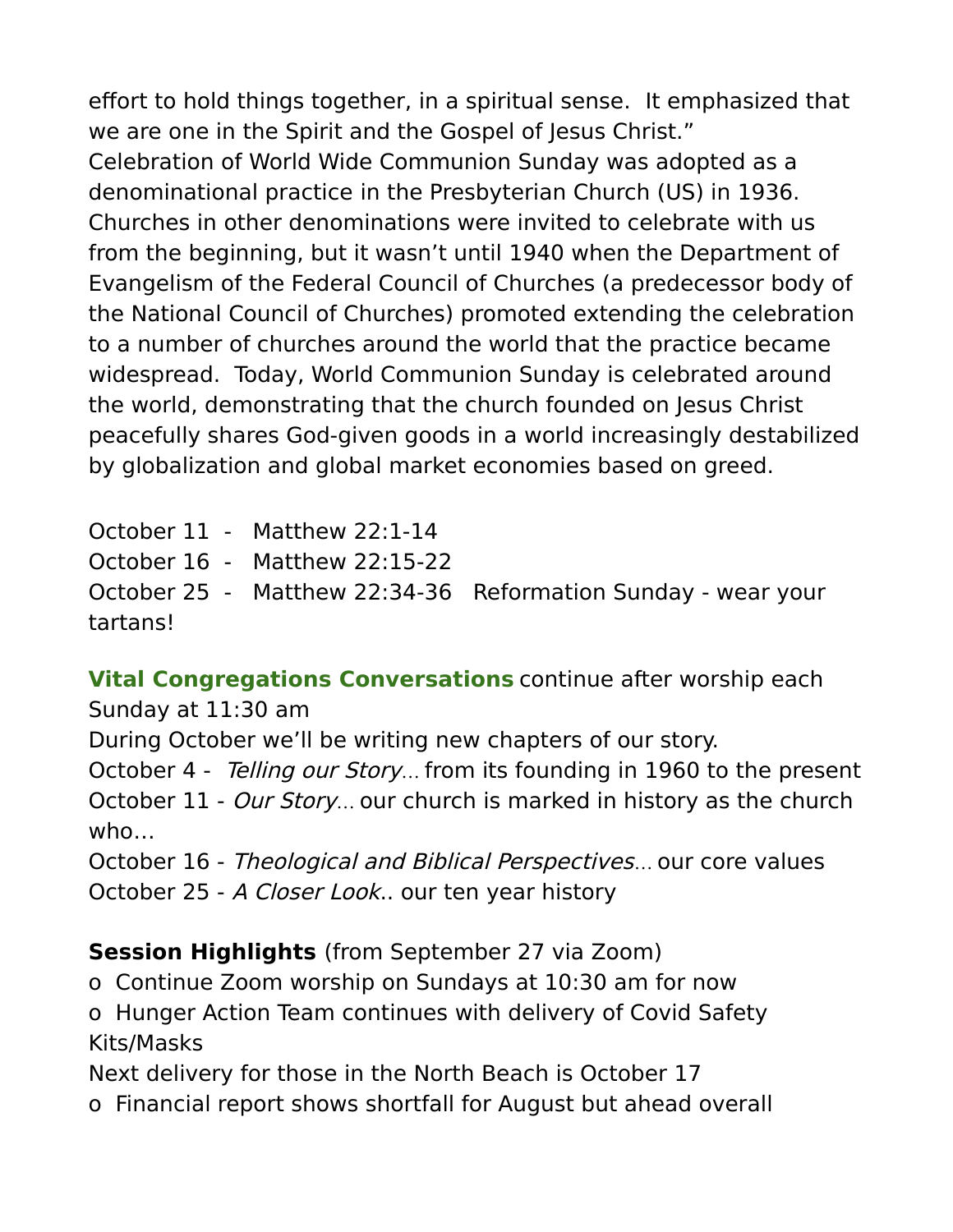o Vital Congregations Initiative Planning Online giving is an option by going to our website [www.chapelbytheseawa.org](http://www.chapelbytheseawa.org/) and click the GIVING button or mail donations to Chapel by the Sea, PO Box 194, Pacific Beach, WA 98571

Thank you for your generosity:

preserve heritage. serve God. love at all times

### **Community Outreach**

Hunger Action Team- Contact Cindy Stearns at the Chapel's FB/HAT page

Drivers needed to deliver masks

Spiritual guidance available by appointment: call the pastor at 360.276.8143

Benevolence Fund for those in emergency need.

Noonday Prayer in the Chapel (Thurs. Fri. Sat.) - Mask Required



The **Daily Prayer app** provides simple, yet rich devotional resources for morning, midday, evening, and close of day.

Each service includes psalms and readings from the confessions. Other elements include opening and closing words,

biblical canticles, a thanksgiving for light and a prayer of confession. An advanced features menu allows users to customize which elements appear.

The app is available for both iPhone and Android devices.

Here is our current prayer list:

#### **Chapel by the Sea Prayer List October 2020**

… *pray without ceasing… 1 Thess. 5:17*

Deliverance from this time of Covid-19,

for those infected, their families, those who care for them.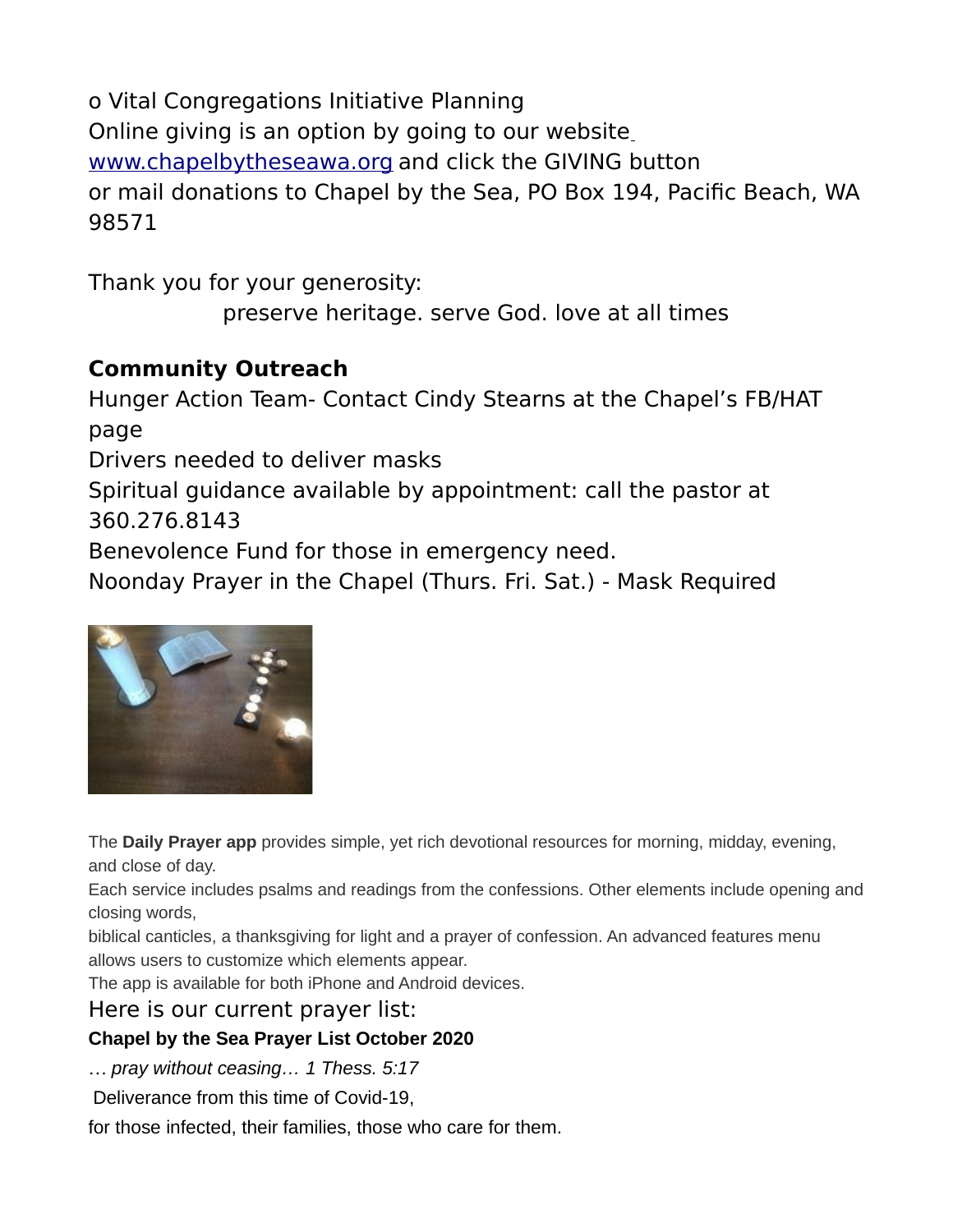President Trump, First Lady and Family in quarantine. Protect all our front line workers and inspire those working on vaccines.

The Butler family: Lydia now on hospice & enjoying camping!

Ron, Kristella, Doug & Betty, Tara, Pam, Angelina,

John Franks, Joseph Millard & Family

- \* Bobbi Ray diagnosed with MS
- \* Kristy Preheim-continues cancer treatment
- \* Lee Marriott healing from heart surgery
- \* Adkins, Jim and Penny (Jim continues chemo)
- \* Jeff, son-in-law of Phyllis Shaughnessy
- \* Suzanne discerning future treatment options
- \* Suzanne's grandson Seth (Marine)
- \* Terry Broten (Marine) in Iraq
- \* John Broten in his search for a trailer/place to live.
- \* Sid Curtright awaiting test results
- \* Keri Kruger recovering after seizure
- \* Tegenfeldts transitioning to retired living, great grandson, Noah is having surgery this week.

Recovering from Surgery:

\* Connie Jones, Diarmid Flatley, John Olson

Hagar's Church in the Washington Correctional Center for Women.

Lord in your mercy hear our prayer for peace and displaced persons whether from war, *violence*

*or natural disasters. We pray especially for black lives and an end to systemic racism. Amen.*

#### **In Christ's Ministry**

#### **Pastor Linda**

Email: [pastor@chapelbytheseawa.org](mailto:pastor@chapelbytheseawa.org) Manse landline: 360.276.8143 [www.chapelbytheseawa.org](http://www.chapelbytheseawa.org/) Mailing address: P O Box 194, Pacific Beach, WA 98571

**The Chapel is a member church of Presbyterian Church USA (PCUSA) and by definition we are connectional. Check online resources at [pcusa.org](http://pcusa.org/) and [to view our presbytery](http://olypres.org/)  [highlights and Matthew 25 sermon from our Stated Clerk of the PCUSA go to](http://olypres.org/)  [olypres.org](http://olypres.org/)**